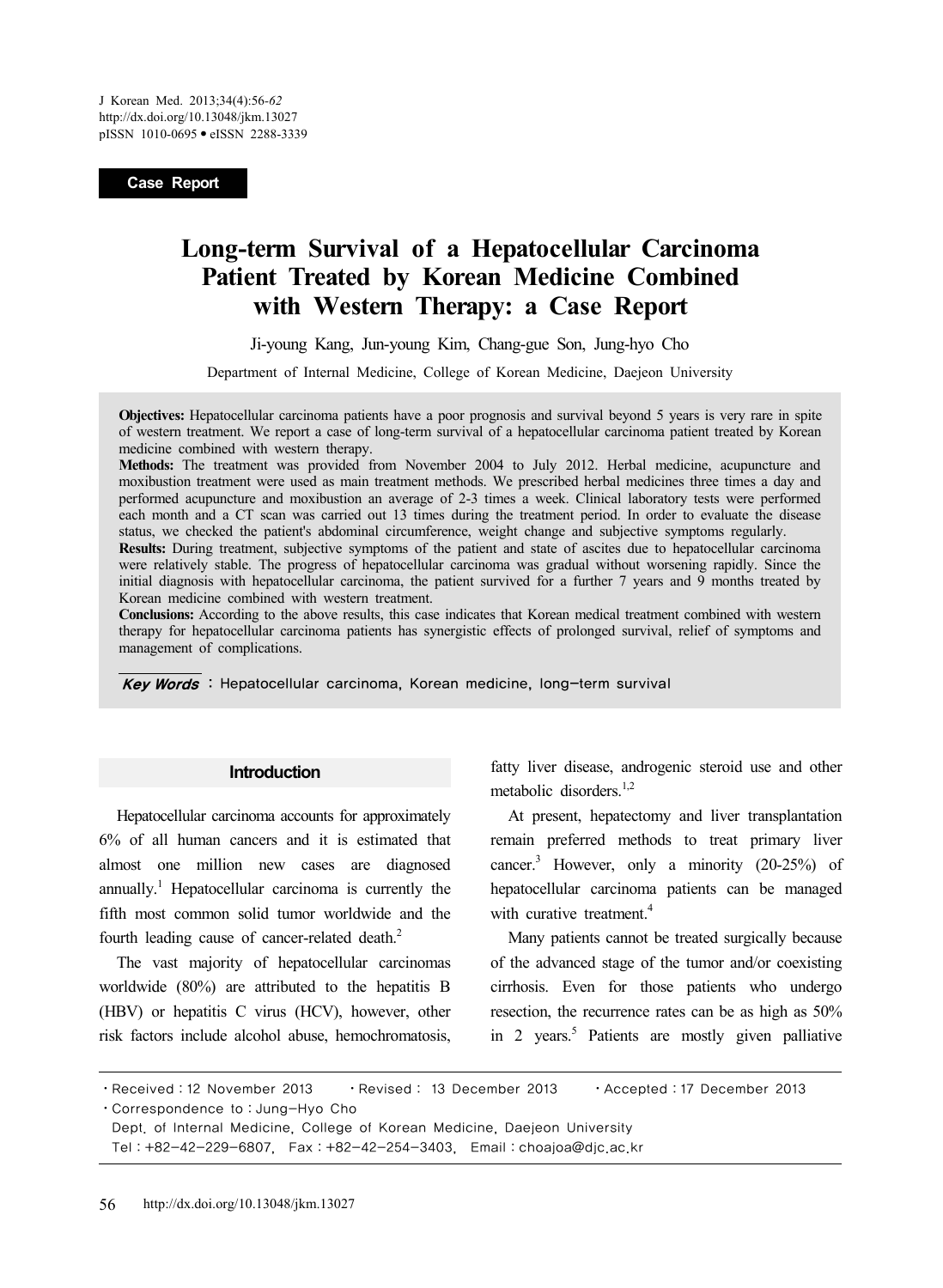support care, transarterial chemoembolization (TACE) or systemic chemotherapies. However, hepatocellular carcinoma is well known to be a highly chemoresistant tumor, and the response rate is <10-20%.6 The overall median survival rate of untreated hepatocellular carcinoma is 3 months, and the 1-year survival rate is only  $7.8\%$ <sup>7</sup>

Length of survival depends largely on the extent of cirrhosis in the liver; cirrhotic patients have shorter survival times and more limited therapeutic options. Portal vein occlusion, which occurs commonly, portends an even shorter survival. Complications from hepatocellular carcinoma are those of hepatic failure; death occurs from cachexia, variceal bleeding or malignant ascites.

The prognosis of ascites due to hepatocellular carcinoma is very poor. If hepatocellular carcinoma patients have malignant ascites, it is known that the mortality rate within 3 years is  $50\%$ <sup>8</sup>

In this study, we report a case of hepatocellular carcinoma with malignant ascites in a 72-year old male. This patient survived over 7 years while under persistent treatment with Korean and western medicine.

## **Case Report**

In November 2004, a 72-year-old man with a history of hepatitis C-related cirrhosis was referred to our hospital for lassitude and abdomen discomfort. That October, hepatocellular carcinoma of the right lobe of the liver had been diagnosed and he underwent transarterial chemoembolization (TACE) once at the National Cancer Center.

On visiting our hospital, a previous enhanced computed tomography (CT) scan (done in October 2004) revealed about 5.3cm in S5, 7, 8, which was enhanced in the arterial phase and washed out in the equilibrium phase, which is typical of hepatocellular carcinoma (this is based on copies of a patient's medical records). Portal vein thrombosis of the 2<sup>nd</sup> branch of the right portal vein, liver cirrhosis with gastroesophageal varices and mild peritoneal ascites were observed. There were no abnormalities on chest radiographs. Laboratory tests revealed slight elevation of AST, ALT, ALP and AFP. All other blood parameters were in normal ranges (Table 1). His Child-Pugh score was class B, and the tumor stage was stage  $\rm IIIA$  (T<sub>3</sub>N<sub>0</sub>M<sub>0</sub>) based on the general rules for the study of primary liver cancer.<sup>9</sup> He presented with lassitude and intermittent abdominal pain. His performance status was relatively mild.

Between November 2004 and July 2012, he was admitted to our hospital 30 times and underwent outpatient treatment a total of 315 times. The mean length of hospitalization was 24.24 days and outpatient treatment was performed on a roughly monthly basis. During this period, we prescribed

Table 1. The Serial Change of Lab Findings

| Lab test                                          | date | 2004<br>12.3 | 2005<br>6.30 | 2006<br>6.20 | 2007<br>8.10 | 2008<br>8.8 | 2009<br>6.30 | 2010<br>10.25 | 2011<br>6.8 | 2012<br>6.29 |
|---------------------------------------------------|------|--------------|--------------|--------------|--------------|-------------|--------------|---------------|-------------|--------------|
|                                                   |      |              |              |              |              |             |              |               |             |              |
| Albumin $(3.8-5.1g/dl)$                           |      | 3.5          | 3.5          | 3.1          | 2.7          | 2.7         | 2.5          | 2.1           | 2.3         | 1.8          |
| Total bilirubin $(\leq 1.2 \text{mg}/d\ell)$      |      | 1.0          | 1.2          | 1.7          | 1.7          | 1.2         | 1.0          | 1.3           | 1.5         | 20.3         |
| Direct bilirubin $(\leq 0.3 \text{mg}/d\ell)$     |      | 0.2          | 0.3          | 0.4          | 0.5          | 0.3         | 0.3          | 0.3           | 0.5         | 10.3         |
| $AST (\leq 40$ $IU/L)$                            |      | 85           | 106          | 102          | 58           | 60          | 49           | 74            | 132         | 173          |
| $ALT$ (<40 IU/L)                                  |      | 61           | 28           | 23           | 19           | 22          | 31           | 101           | 66          | 105          |
| $ALP$ (<120 IU/L)                                 |      | 124          | 130          | 125          | 101          | 99          | 108          | 155           | 171         | 236          |
| $\gamma$ – GTP (<32 IU/L)                         |      | 49           | 69           | 60           | 62           | 44          | 33           | 60            | 90          | 78           |
| $AFP \left( \frac{5}{2.22} \text{ IU/ml} \right)$ |      | 950          | 66.93        | 12.16        | 9.88         | 8.04        | 6.66         | 6.37          | 56          | 17320        |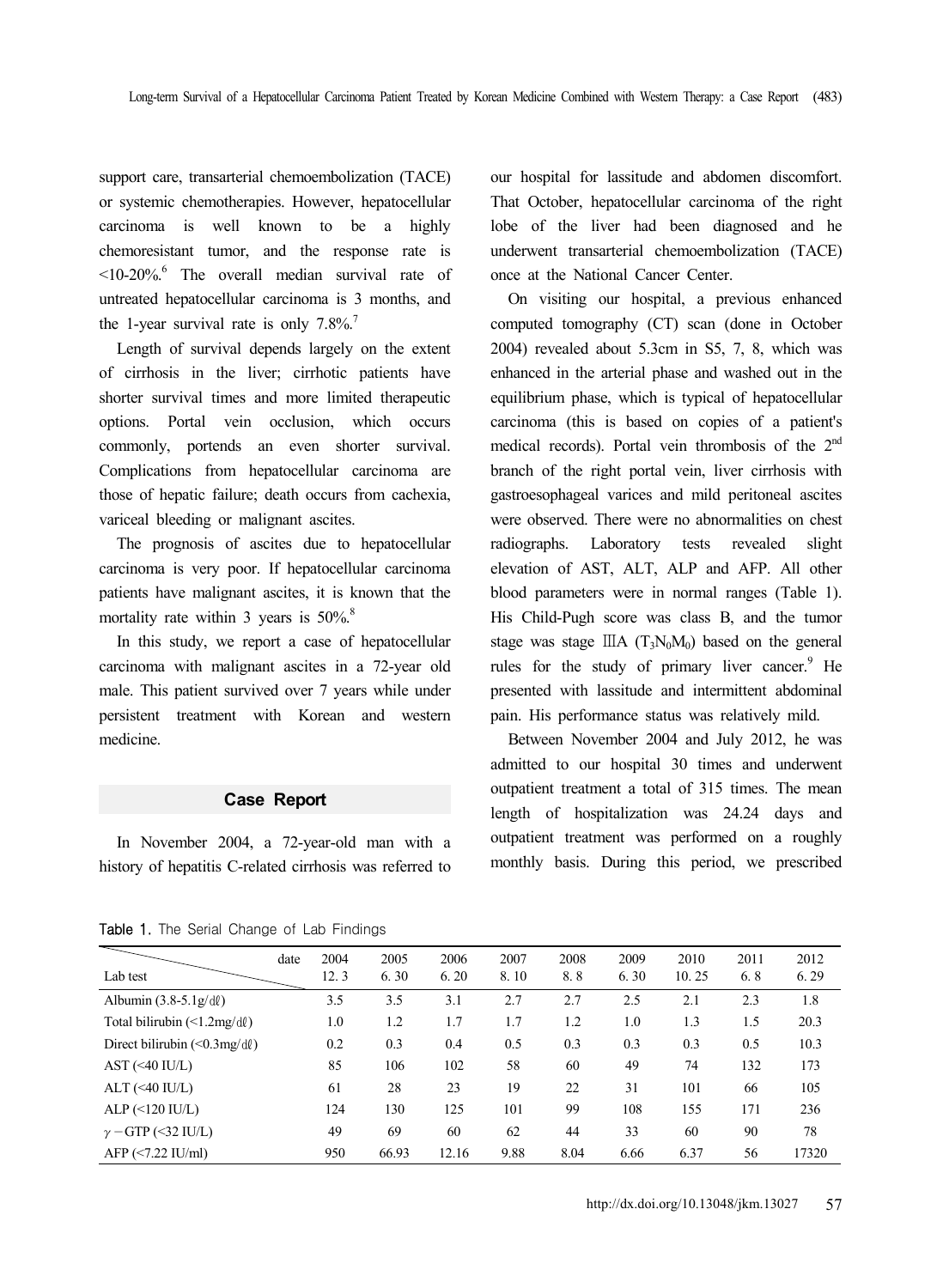herbal medicines three times a day and applied traditional acupuncture and indirect moxibustion regularly.

Following this Korean treatment, various herbal medicines were selected by the Korean medical doctor's diagnosis. The herbal medicines were summarized as follows; *Chuunggan-tang (CGT), Myeonyeok-dan (PSM), Hamam-dan (HAD), Jakyakgamcho-tang, Woohwanggusa-dan, Gamibunrieum, Bojungchisem-tang, Saengkankunbi-tang, O-Ryoung-San,*  etc. (Table 2). Among these medicines, *Chuunggan-tang (CGT)* and *Hamam-dan (HAD)* were mainly prescribed. *Chuunggan-tang (CGT)* is a new herbal formula modified from *In-Jin-O-Ryoung-San* which has been a standardized formula for liver injury related jaundice for several centuries (Table 3).<sup>10</sup> Hamam-dan *(HAD)* has shown antitumor, immune enhancing, antiangiogenic and antimetastatic effects *in vitro* and *in vivo*. 11 It consists of eight herbs (botanical names, dosage per one capsule  $(250mg)$  (Table 4).<sup>12</sup> We also performed acupuncture and moxibustion 2-3 times each week on average. Acupoints were chosen depending on chief complaints of the patient. Acupuncture points in this treatment were as follows: LU-7, LU-9, LU-10, LI-6, LI-4, ST-42, LR-1, LR-2, LR-3, LR-5, LR-13, LR-14, SP-3, SP-4, HT-8, BL-7,

Table 2. Herb Medicine Treatment

| Date                   | Herb Medicine                                                     |
|------------------------|-------------------------------------------------------------------|
| 2004/11/4 - 2004/11/27 | Chunnggan-tang (CGT), Myeonyeok-dan (PSM)                         |
| 2004/12/2 - 2004/12/22 | Jakyakgamcho-tang, Chunnggan-tang (CGT), Myeonyeok-dan (PSM)      |
| $2005/1/3 - 2005/1/10$ | Chunnggan-tang (CGT), Myeonyeok-dan (PSM)                         |
| 2005/1/17 - 2005/2/8   | Hyangsaukgunja-tang, Chunnggan-tang (CGT),<br>Myeonyeok-dan (PSM) |
| 2005/2/14 - 2005/3/14  | Chunnggan-tang (CGT), Myeonyeok-dan (PSM)                         |
| 2005/3/22 - 2005/4/1   | Chunnggan-tang (CGT), Myeonyeok-dan (PSM)                         |
| 2005/4/7 - 2005/12/27  | Jakyakgamcho-tang                                                 |
| $2006/1/2 - 2006/2/2$  | Chunnggan-tang (CGT), Hamam-dan (HAD)                             |
| 2006/2/20 - 2006/2/25  | Chungpyegilgyeong-tang                                            |
| $2006/4/3 - 2006/6/16$ | Chunnggan-tang (CGT), Hamam-dan (HAD)                             |
| 2006/6/19 - 2006/6/24  | Chungpyegilgyeong-tang, Chunnggan-tang (CGT),<br>Hamam-dan (HAD)  |
| 2006/6/27 - 2008/4/23  | Chunnggan-tang (CGT), Hamam-dan (HAD)                             |
| 2008/4/23 - 2008/5/2   | Gamibunrieum, Chunnggan-tang (CGT), Hamam-dan (HAD)               |
| 2008/5/9 - 2008/5/19   | Gamibunrieum, Chunnggan-tang (CGT), Woohwanggusa-dan              |
| 2008/5/23 - 2008/6/16  | Chunnggan-tang (CGT), Woohwanggusa-dan                            |
| 2008/6/18 - 2008/7/19  | Gamibunrieum                                                      |
| 2008/7/25 - 2008/8/7   | Bojungchisem-tang                                                 |
| 2008/8/7 - 2008/8/28   | Segan-san                                                         |
| 2008/9/1 - 2009/1/9    | Bojungchisem-tang                                                 |
| 2009/1/12 - 2009/3/7   | Gamibunrieum                                                      |
| 2009/3/9 - 2009/6/25   | Saengkankunbi-tang                                                |
| 2009/6/29 - 2009/12/7  | O-Ryoung-San                                                      |
| 2010/1/20 - 2010/6/16  | Chunnggan-tang (CGT), Hamam-dan (HAD)                             |
| 2010/6/19 - 2010/6/23  | Shiryung-tang, Chunnggan-tang (CGT)                               |
| 2010/6/26 - 2010/8/13  | Bunsimgieum, Saengmaeg-san                                        |
| 2010/8/16 - 2010/9/6   | O-Ryoung-San, Chunnggan-tang (CGT)                                |
| 2010/10/23 - 2012/7/1  | O-Ryoung-San                                                      |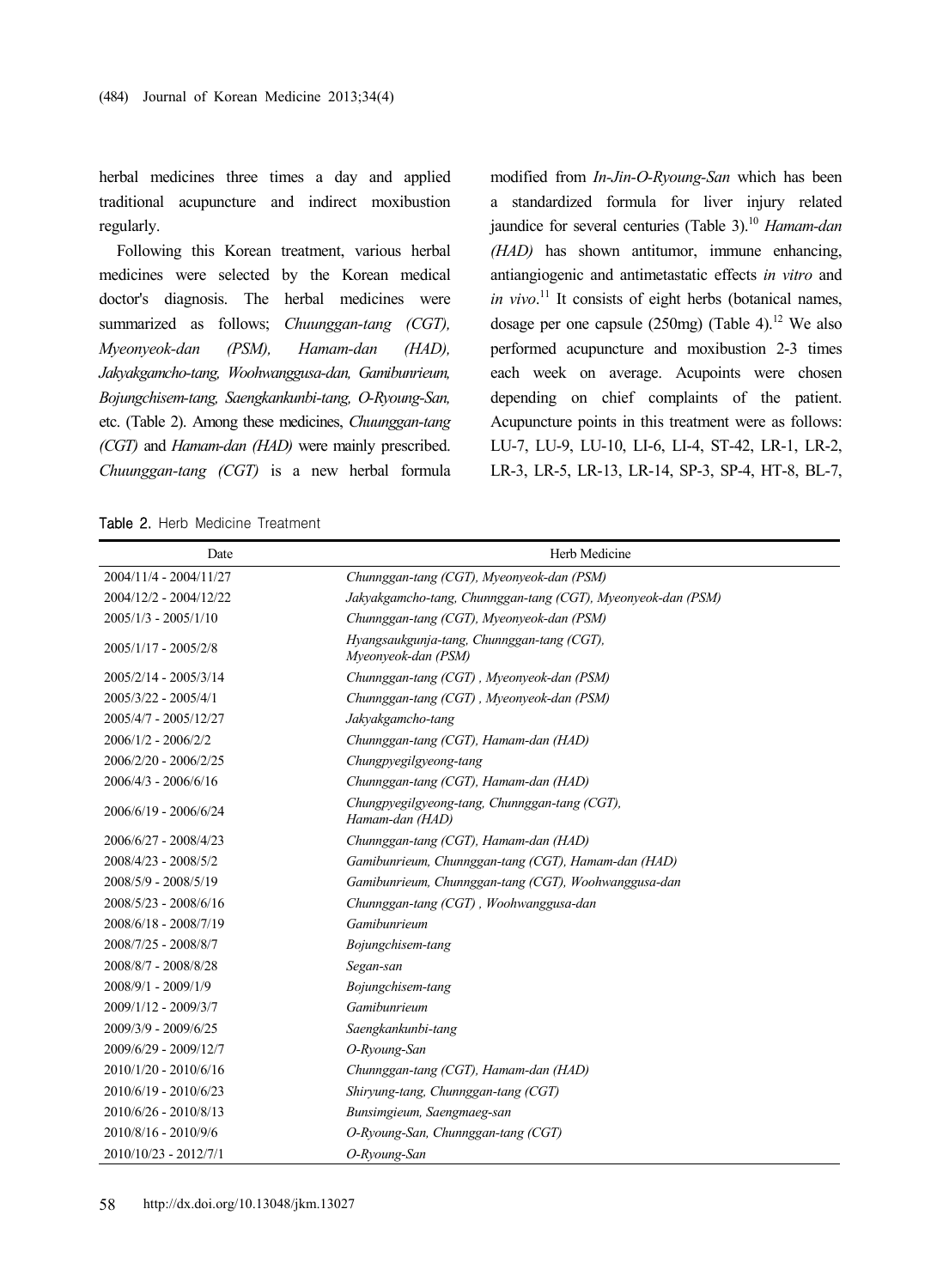| General name              | Part used | `Amount (g) |
|---------------------------|-----------|-------------|
| Artemisia capillaries     | Herba     | 10          |
| Pueraria thuunbergiana    | Radix     | 12          |
| Trionyx sinesis           | Carapace  | 10          |
| Raphanus sativus var      | Semen     | 10          |
| Atractylodes macrocephala | Rhizoma   | 6           |
| Poria cocos               |           | 6           |
| Atractylodes japonica     | Rhizoma   | 6           |
| Pueraria thuunbergiana    | Flos      | 4           |
| Polyporus umbrellatus     |           | 4           |
| Amomum villosum Lorur     | Fructus   | 4           |
| Glycyrrhiza uralensis     | Radix     | 2           |
| Total amount              |           | 72          |

Table 3. Prescription of *Chunnggantang (CGT)* 

Table 4. Prescription of Hamam-dan (HAD)

| General name          | Part used | Amount (mg) |  |  |
|-----------------------|-----------|-------------|--|--|
| Coicis                | Semen     | 129.5       |  |  |
| pseudoginseng         | Radix     | 43          |  |  |
| Hippocampus           |           | 13          |  |  |
| Cordyceps Militaris   |           | 13          |  |  |
| Santsigu              | Tuber     | 13          |  |  |
| Ginseng               | Radix     | 13          |  |  |
| <b>Bovis Calculus</b> |           | 8.5         |  |  |
| Margarita             |           | 8.5         |  |  |
| <b>Moschus</b>        |           | 8.5         |  |  |
| Total amount          |           | 250         |  |  |

KI-6, KI-9, KI-10, PC-6, GB-39, GV-20, GV-23, CV-3, CV-4, CV-6, CV-9, CV-12, CV-13, CV-15, and CV-17. Acupoints of moxibustion were CV-4, ST-25, and CV-12.

In April 2005, CT scan revealed recurred lesions in the liver and he received transarterial chemoembolization (TACE) (Fig. 1A), but his condition was mild. In April 2006, a follow-up of CT scan showed recurred lesions, but after a few months, he heard that there were no specific lesions in the liver and status of ascites was no interval change (Fig 1B). During this period, he complained of intermittent cough, sputum and knee pain. Until March 2007, his status was very mild, but CT scan in March 2007 revealed viable tumors in the liver and he underwent additional TACE. From November 2007 to March 2008, he underwent TACE three further times and received proton therapy 22 times from January to February of 2008. In April 2008, his condition worsened. His body weight and abdominal circumference began to increase (Table 5), so he started taking diuretics from this point. CT scan in September 2009 showed no interval change of the liver (Fig. 1C) and during this period, symptoms related to hepatic encephalopathy appeared frequently. CT scan was performed in September 2010 and showed multiple viable tumors in S3, S8 of the liver (Fig. 1D), so he received additional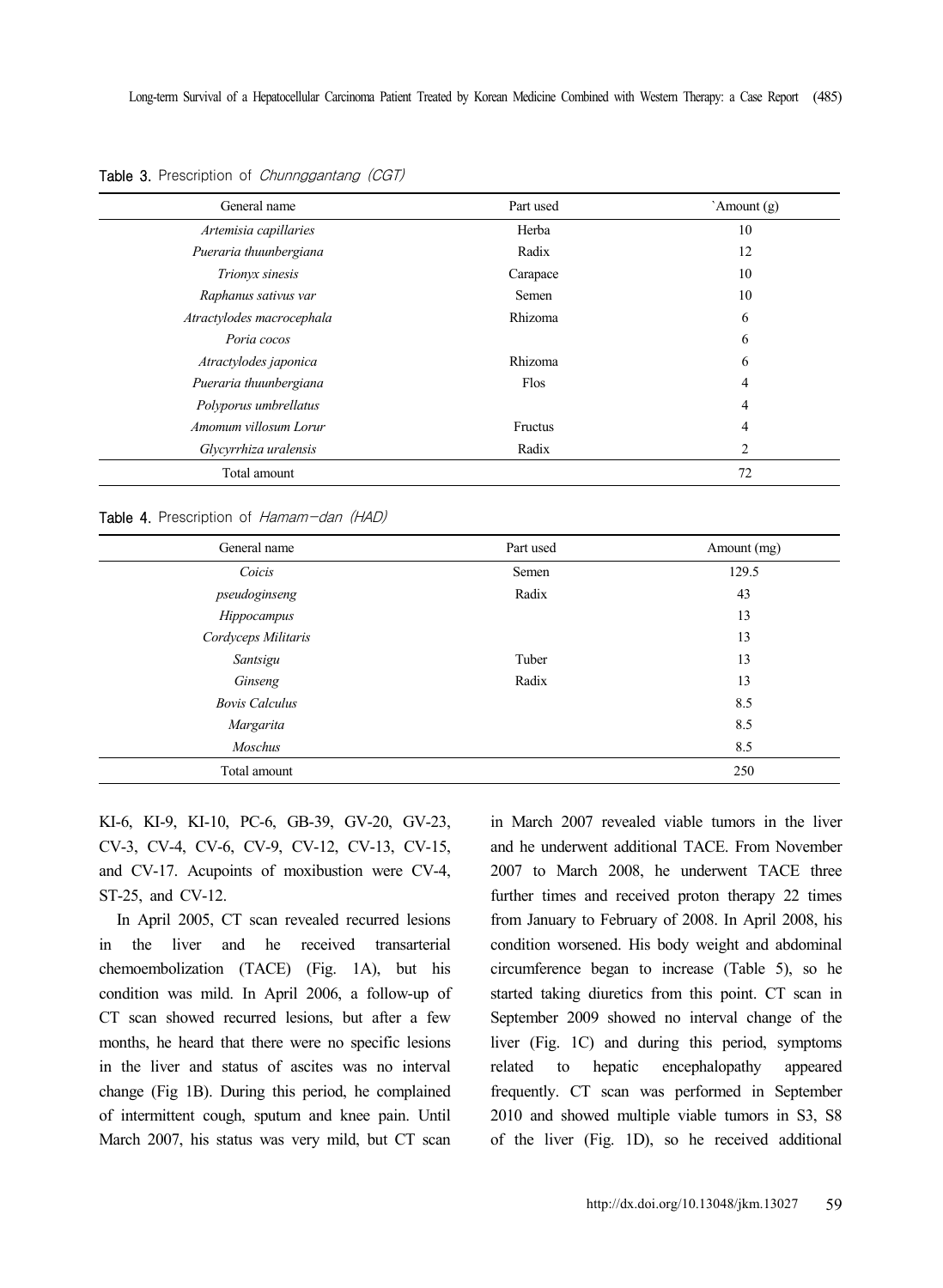

Fig. 1A: CT (in April 2005) showing recurred lesions of cancer in right lobe of liver.

Fig. 1B: CT (in April 2006) showing recurred lesions of cancer in S8 dome, S5, S7

Fig. 1C: CT (in September 2009) showing no interval change of multiple compact lipiodol retention nodules, both hepatic lobes.

Fig. 1D: CT (in September 2010) showing multiple viable tumors in liver S3, S8 and small amounts of ascites.

Fig. 1E: CT (in March 2011) showing recurred lesions in S8 dome, S2, S6 and large amounts of ascites.

Fig. 1F: CT (in March 2012) showing increased size of tumor at liver S8 dome and ascites in peritoneal cavity.

Table 5. The Change of Abdominal Circumference and Body Weight

|                          | 2005<br>1. 17 | 2006<br>2.20 | 2006<br>10.16 | 2007<br>8.10                 | 2008<br>4.23 | 2008<br>6.18 | 2009<br>1.12 | 2009<br>8.17 | 2010<br>3.10 | 2010<br>10.23 | 2011<br>8.23 | 2011<br>12.19 | 2012<br>5.31 |
|--------------------------|---------------|--------------|---------------|------------------------------|--------------|--------------|--------------|--------------|--------------|---------------|--------------|---------------|--------------|
| $A/C^*$<br>(cm)          | 94.5          | 98.3         | 99            | $\qquad \qquad \blacksquare$ | 108          | 99.5         | 98           | 94.5         | 94           | 101           | 104.5        | 102           | 108          |
| $B/W^{\ast\ast}$<br>(kg) | 82.9          | 87           | 83.1          | 87.5                         | 91.3         | 84           | 84.5         | 82.5         | 77.4         | 84.3          | 84.7         | 84.6          | 83.6         |

\* A/C: Abdominal Circumference

\*\*B/W: Body Weight

TACE. In March 2011, follow-up of CT scan revealed recurred lesions in S8 dome, S2, S6 and a large amount of ascites (Fig. 1E). His condition deteriorated and status of ascites became worse. CT scan in March 2012 showed increased size of tumor at the liver S8 dome and ascites in the peritoneal cavity (Fig. 1F). The result of LFT and AFP was high in July 2012 (Table 1). In that month, he expired due to tumor progression.

Since the first diagnosis with hepatocellular

carcinoma, he survived for 7 years and 9 months treated with Korean medicine combined with western therapy (from November 2004 to July 2012).

## **Discussion**

Hepatocellular carcinoma is a malignancy of the hepatocyte, generally leading to death within 6-20 months.<sup>1</sup> Hepatocellular carcinoma frequently arises in the setting of cirrhosis, appearing 20-30 years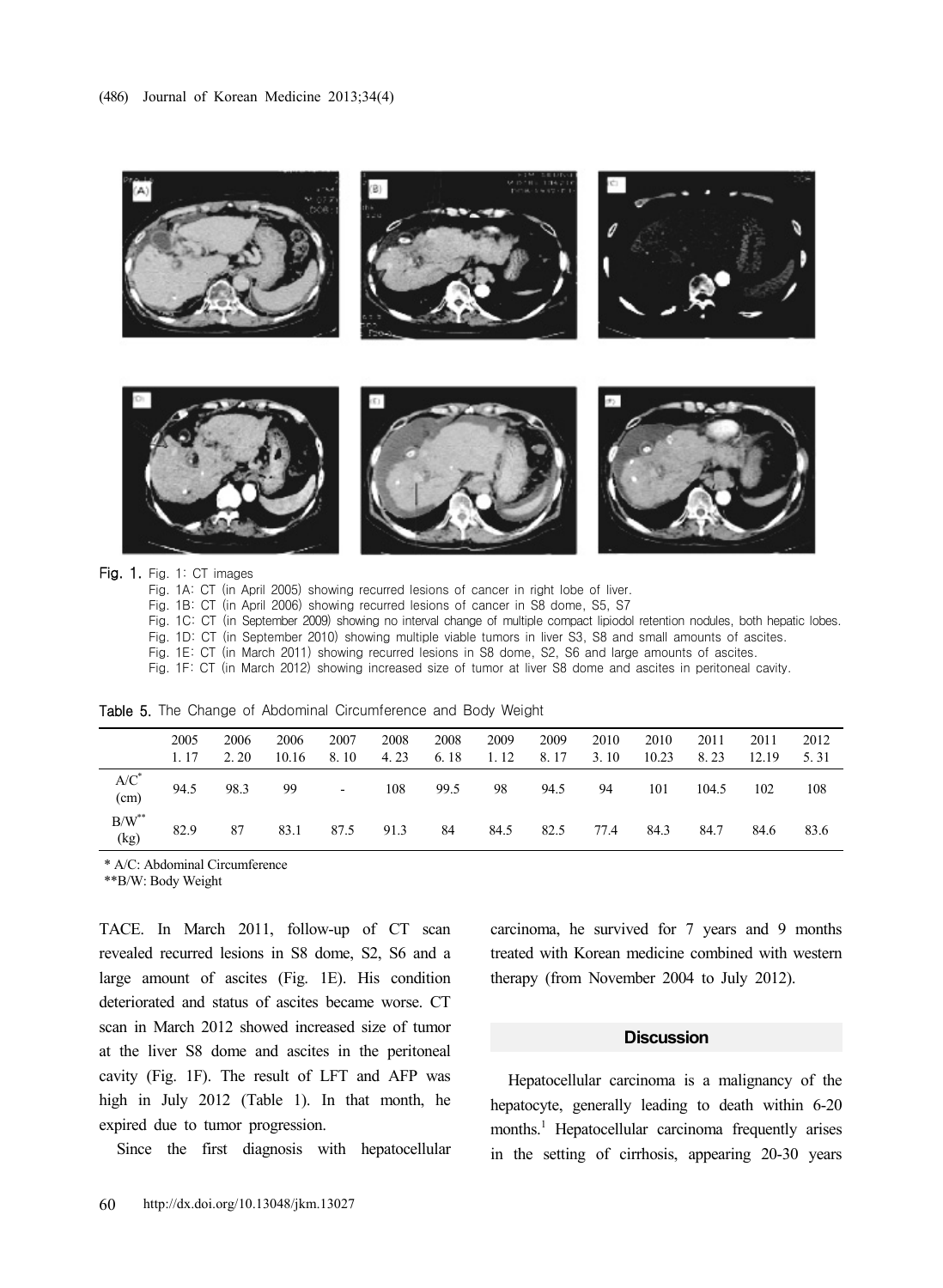following the initial insult to the liver. However, 25% of patients have no history or risk factors for the development of cirrhosis. The extent of hepatic dysfunction limits treatment options, and as many patients die of liver failure due to tumor progression.

Median overall survival for advanced-stage disease in patients with good performance score and preserved liver function reserve is still less than 1 year, even with treatment.<sup>6</sup>

If hepatocellular carcinoma patients have malignant ascites, the prognosis is poorer. The presence of malignant ascites is a grave prognostic sign. It is well known that the 3-year survival rate of patients with malignant ascites is <50% and the survival rate in this patient population is poor, averaging about 20 weeks from time of diagnosis. $^{13}$ 

In the present case, the patient had been diagnosed with liver cirrhosis, hepatitis C infection, which reveals low liver function. In addition, he had mild abdominal ascites on initial diagnosis.

Accompanied with malignant ascites, the status of hepatocellular carcinoma patients becomes worse and the survival period shortens. $13$  In contrast, the state of this patient's ascites remained very stable from November 2004 to April 2008. Since April 2008, he had been prescribed diuretics, but which were only used intermittently or supplied at 1/3-1/2 of usual dosage. Despite low dosage diuretics, we could see maintenance of ascites without rapid increase.

During the Korean medical treatment period, the patient underwent transarterial chemoembolization (TACE) seven times and received proton therapy 22 times. According to recent study, the prognosis of patients with hepatocellular carcinoma undergoing TACE is not very good: mean survival was 13.98 months and the 3-year survival rate is only  $20\%$ .<sup>14</sup> Remarkably, the patient in this case survived for 7 years and 9 months in spite of recurrence of hepatocellular carcinoma and malignant ascites. In addition, his condition and symptoms were managed without severe complications until June, 2008. From

June 2008, his condition worsened and symptoms related with encephalopathy presented intermittently. From this point, his laboratory data began to be unstable. Nevertheless, his overall condition and symptoms were managed relatively well. His status had remained relatively mild until April 2008, when he presented severe lower limb edema, abdominal distention and weight gain. In spite of ascites, his abdominal circumference and body weight were managed stable without rapid worsening (Table 5).

Although he expired in July of 2012 in our hospital, the long-term survival of this hepatocellular carcinoma patient was remarkable. The fact of management of malignant ascites without western therapy for 4 years was also notable.

According to the above results, this case indicates that Korean medical treatment combined with western therapy for hepatocellular carcinoma patients has synergistic effects of prolonged survival, relief of symptoms and management of complications.

Up to now, long-term Korean medical treatment in patients of hepatocellular carcinoma has not yet been reported in Korea. In this respect, our study is valuable for observation of a patient with clinical treatment over a long period.

Further, this case may trigger more long-term studies of hepatocellular carcinoma patients treated by Korean medicine combined with conventional treatment, clarifying its broader efficacy.

#### **References**

- 1. EL-Serag HB. Hepatocellular carcinoma: an epidemiologic view. J Clin Gastroenterol. 2002;35:S72-S78.
- 2. Parkin DM, Pisani P, Ferlay J. Estimates of the worldwide incidence of 25 major cancers in 1990. Int J Cancer. 1999;80:827-841.
- 3. Jordi B, Morris S. Management of Hepatocellular carcinoma. Hepatology. 2005;42:1208-1236.